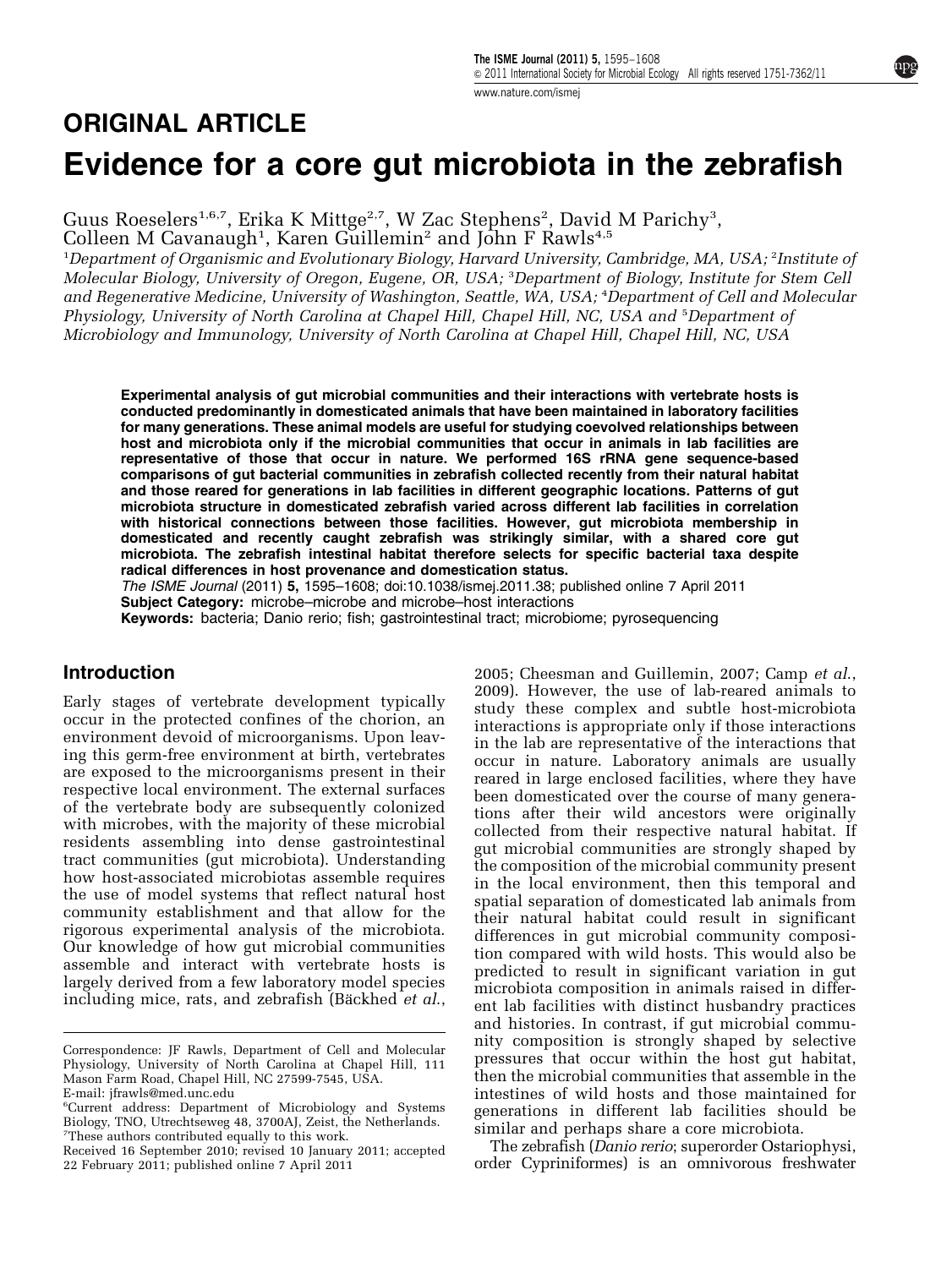teleost fish indigenous to the inland waters of Pakistan, India, Bangladesh, Nepal and Burma ([Engeszer](#page-12-0) et al., 2007). Over the last 40 years, the zebrafish has emerged as a pre-eminent vertebrate model organism for biomedical research. Although zebrafish had long been circulated in the global pet trade, it was Dr George Streisinger at the University of Oregon who brought zebrafish into the laboratory setting in the late 1960s to develop the forward genetic techniques that would ultimately establish zebrafish as a robust research model ([Grunwald and Eisen,](#page-12-0) [2002\)](#page-12-0). Within a typical modern zebrafish laboratory, zebrafish of different genetic backgrounds are maintained in an indoor recirculating or flow-through aquaculture system under constant temperature and light cycle conditions, and fed combinations of artificial and live diets [\(Westerfield, 2000](#page-13-0); [Lawrence,](#page-12-0) [2007\)](#page-12-0). Although significant differences exist between husbandry practices in different zebrafish aquaculture facilities, their potential impact on zebrafish biology has not been adequately examined.

Although the zebrafish has been used extensively to study vertebrate development and physiology, it has only recently been established as a model for studying host-microbiota interactions. We have developed gnotobiotic husbandry methods for the zebrafish, and used them to reveal host responses to the gut microbiota including effects on innate immunity, nutrient metabolism, and intestinal epithelial differentiation and renewal [\(Rawls](#page-13-0) et al., [2004, 2006;](#page-13-0) Bates et al[., 2006, 2007](#page-12-0); [Cheesman and](#page-12-0) [Guillemin, 2007](#page-12-0); [Cheesman](#page-12-0) et al., 2011; [Kanther and](#page-12-0) [Rawls, 2010\)](#page-12-0). Preliminary insights into the membership of the zebrafish gut microbiota have been provided by sequencing libraries of bacterial 16S rRNA genes amplified from pooled intestinal samples from zebrafish reared in laboratory aquaculture facilities (Rawls et al[., 2004, 2006;](#page-13-0) Bates et al[., 2006;](#page-12-0) [Brugman](#page-12-0) et al., 2009). These results indicate that the zebrafish gut microbiota is numerically dominated at all stages of the zebrafish life cycle by members of the bacterial phylum Proteobacteria, with the phyla Firmicutes and Fusobacteria also prevalent during larval and adult stages respectively. However, it is unknown if the gut microbiota of domesticated lab-reared zebrafish are similar to zebrafish collected from their natural habitat, nor how the composition of the zebrafish gut microbiota varies between zebrafish from different aquaculture facilities. Moreover, all previous 16S rRNA gene sequence-based surveys of the zebrafish gut microbiota have been limited to clone library analysis of only a few hundred sequences per sample, thereby only identifying the most abundant bacterial taxa. Here, we show that the gut microbiota of laboratory-reared zebrafish is similar in composition to that of zebrafish collected recently from their natural habitat. Furthermore, we demonstrate that the zebrafish gut microbiota varies among fish from different geographically separated facilities, and that this variation is explained in part by the

historical connections between particular zebrafish facilities. Finally, we identify shared bacterial members of the gut microbiotas of recently caught zebrafish and domesticated zebrafish in different locations, which might comprise a zebrafish core gut microbiota.

# Materials and methods

### Zebrafish husbandry

All zebrafish experiments were conducted in conformity with the Public Health Service Policy on Humane Care and Use of Laboratory Animals using standard protocols approved by the Institutional Animal Care and Use Committees of the University of North Carolina at Chapel Hill, the University of Oregon, Washington University and the University of Washington [\(Westerfield, 2000](#page-13-0)). Wild zebrafish were collected from Shutunga River in Mathabhanga subdivision of Cooch Behar district in the Indian state of West Bengal, housed in a stand-alone static tank for  $\sim$  28 days (Deepak Nopany, Asian Exports, Calcutta, India), then transported to the University of Washington and housed in a quarantine facility in a stand-alone static tank filled with fresh reverse osmosis-purified water conditioned with Instant Ocean Sea Salt (Aquarium Systems, Mentor, OH, USA) for 4 days before sample acquisition.

### DNA isolation

Zebrafish were euthanized with an overdose of MS222 (Sigma-Aldrich, St Louis, MO, USA) and exterior surfaces swabbed with 100% ethanol before dissection of the whole intestine using sterile instruments. Excised intestines were combined in 2.0 ml screw-cap tubes with 0.5 mm Zirconia/silica beads (Biospec Products, Bartlesville, OK, USA),  $800 \,\mu$ l 120 mM Na-phosphate buffer (pH 8.0) and  $400 \mu l$  of lysis solution containing  $10\%$  sodium dodecyl sulfate, 0.5 M Tris-HCl (pH 8.0) and 0.1 M NaCl. Samples were homogenized in a Mini-Beadbeater (Biospec Products) for 5 min on high speed. The supernatant was transferred to new tubes and lysozyme (Roche, Indianapolis, IN, USA) was added to a final concentration of  $10 \,\mathrm{mg}\,\mathrm{ml}^{-1}$  followed by incubation at  $42^{\circ}$ C for 30 min. Ammonium acetate (7.5 M) was added (2:5 ratio of ammonium acetate to supernatant) and samples were incubated at  $-20$  °C for 5 min. Samples were centrifuged for 5 min at 12 000 g and the supernatant was transferred to new tubes. DNA was precipitated with room-temperature isopropyl alcohol and pelleted by centrifugation at 12 000 g for 30 min at 4 °C. Pellets were washed with  $-20$  °C 70% ethanol and air dried for 30 min before resuspension in  $100 \mu l$  nuclease free water. Subsequent analysis of pooled samples was conducted with DNA mixtures containing equivalent amounts of DNA from the represented individual samples.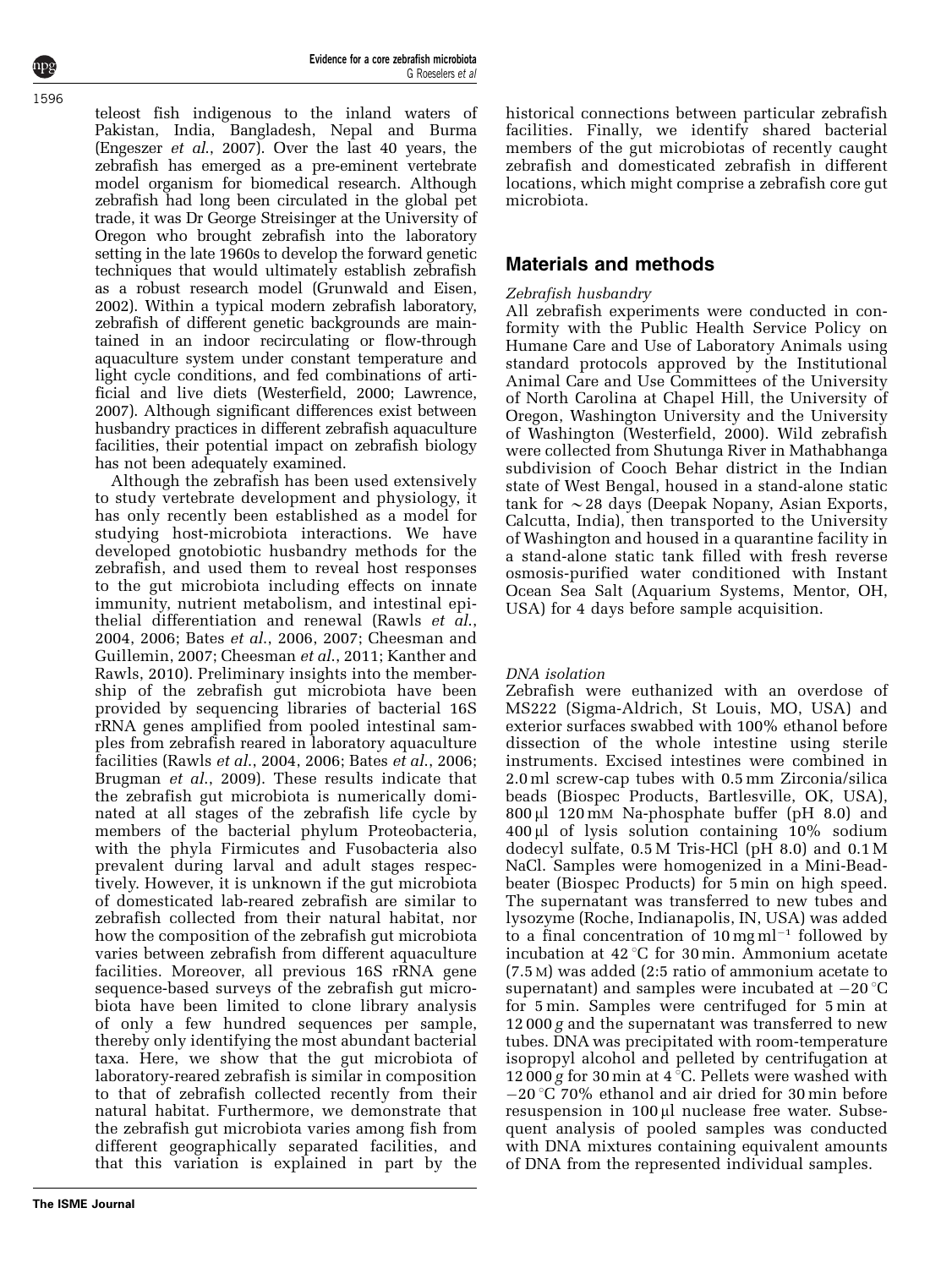#### Terminal restriction fragment length polymorphism (T-RFLP) analysis of 16S rRNA gene amplicons

PCR was performed using primers 27f (5'-AGAG TTTGATCMTGGCTCAG-3<sup>/</sup>) and 1492r (5<sup>/</sup>-TACGGY TACCTTGTTACGACTT-3'). The forward primer only was labeled with a phosphamide dye (D4-PA, Sigma-Aldrich). The  $50 \mu l$  reactions were carried out in triplicate using 100 ng DNA template,  $5 \mu l$  of  $10 \times$  HotStart buffer (Novagen, Gibbstown, NJ, USA),  $5 \mu l$  of  $25 \text{ mM } MgCl2$ ,  $5 \mu l$  of  $8 \text{ mM } dNTP$ ,  $1 \mu l$  of each primer and  $0.5 \mu l$  of  $10U \mu l^{-1}$  HotStart Taq (Novagen). Reaction temperatures and times were 95 °C for 10 min, 30 cycles of 94 °C for 30 s, 58 °C for 30 s, 72 °C for 30 s and 72 °C for 10 min. The triplicate reactions were combined using a QIAquick PCR Purification Kit (Qiagen, Valencia, CA, USA), eluted in  $30 \mu l$ , and quantified with a Nanodrop ND-1000 Spectrophotometer (Nanodrop Technologies, Wilmington, DE, USA).

PCR products were digested in  $50 \mu l$  reactions containing 300 ng of purified DNA,  $0.5 \mu$  of  $100 \times$ bovine serum albumin,  $5 \mu l$  of  $10 \times$  Buffer 2 (New England Biolabs, Ipswich, MA, USA) and 10U of restriction enzyme HhaI (New England Biolabs). Samples were digested overnight at  $37^{\circ}$  and inactivated for 20 min at 65  $\degree$ C. The restriction products were ethanol precipitated and pellets were resuspended in  $60 \mu l$  of nuclease free water. A volume of 7.5 µl of digested DNA  $\sim$  37.5 ng) was combined with  $0.5 \mu$  of size standard 600 (Beckman-Coulter, Brea, CA, USA) and 32 µl of sample loading solution (Beckman-Coulter) and submitted in duplicate to the University of Oregon DNA Sequencing and Genomics Facility for capillary analysis on a CEQ8000 Genetic Analysis System (Beckman-Coulter). Raw data was analyzed using the CEQ8000 genetic analysis system software (Beckman-Coulter) set to default settings. Terminal restriction fragment (TRF) length in nucleotides and TRF peak area were exported to Microsoft Excel. TRF peak data for fragments less than 57 nucleotides in length were removed. The square root of each peak height was calculated and the adjusted data was analyzed by hierarchical clustering of the Pearson coefficients of the T-RFLP profile of each sample using Gene Cluster 3.0 (Eisen et al[., 1998\)](#page-12-0). The resulting hierarchical tree was drawn using Java TreeView version 1.1.5r2 [\(Saldanha, 2004\)](#page-13-0). T-RFLP peak data was also imported into QIIME 1.2.0 ([Caporaso](#page-12-0) *et al.*, [2010\)](#page-12-0) using the 'trflp\_file\_to\_otu\_table.py' command. A mapping file was manually generated to annotate the samples with their metadata. The resulting mapping file and operational taxonomy unit (OTU) table were then used to generate nonphylogenetic diversity metrics, including a matrix of Pearson distances (1–Pearson coefficient) between all individual samples. This Pearson distance matrix was used to generate an unweighted principal coordinates analysis (PCoA) plot using the 'make\_3d\_plots.py' command and Kinemage. The average Pearson distance was calculated for each sample

relative to the other samples from the same location versus samples from each different location. These individual averages were then averaged across groups to generate a matrix of average Pearson distances within and between groups.

Clone library sequencing of 16S rRNA gene amplicons DNA isolated from pooled samples *D.rerio*.India.1, D.rerio.UW.1, D.rerio.UNC.1, D.rerio.ZIRC.1 and D.rerio.UO.1 was used to generate 16S rRNA clone libraries, which were then sequenced at the Washington University Genome Sequencing Center in BigDye Terminator reactions using our established methods (Rawls et al[., 2006](#page-13-0)). DNA extraction of negative control water samples did not yield detectable 16S rRNA PCR products or colonies. The 16S rRNA gene sequences were edited and assembled into consensus sequences using PHRED and PHRAP in XplorSeq software [\(Frank, 2008\)](#page-12-0). These new sequences were combined with our published sequences from samples D.rerio.WU.1, D.rerio.WU.2, and M.musculus (Rawls et al[., 2006\)](#page-13-0) and other published sequence data sets (see [Table 1\)](#page-3-0). Contiguous sequences with at least  $700 \,\mathrm{bp} > Q20$ were aligned using the NAST server [\(DeSantis](#page-12-0) *et al.*, [2006\)](#page-12-0), and putative chimeras were identified and excluded using Bellerophon version 3 implemented at the Greengenes website [\(http://greengenes.lbl.](http://greengenes.lbl.gov) [gov;](http://greengenes.lbl.gov) match length to core set sequence threshold of 500 bp and window size of 200 bp; Supplementary Table S1). New non-chimeric 16S rRNA gene sequences derived from samples D.rerio.India.1, D.rerio.UW.1, D.rerio.UNC.1, D.rerio.ZIRC.1 and D.rerio.UO.1 were submitted to GenBank under accession numbers HM778178-HM780469. All 16S rRNA clone library sequences used in this study (Supplementary Table S1) were added by parsimony to a local ARB database containing the Greengenes core set ([http://greengenes.lbl.gov/Download/](http://greengenes.lbl.gov/Download/Sequence_Data/Arb_databases/greengenes.arb.gz) [Sequence\\_Data/Arb\\_databases/greengenes.arb.gz;](http://greengenes.lbl.gov/Download/Sequence_Data/Arb_databases/greengenes.arb.gz) updated 23-May-2007), and inserted sequences grouping with chloroplast sequences were removed. Sequences used in this study were incorporated into an ARB neighbor joining (NJ) tree using Olsen correction and lanemaskPH filter. The resulting NJ tree was analyzed using the Fast Unifrac tool [\(http://](http://bmf2.colorado.edu/fastunifrac) [bmf2.colorado.edu/fastunifrac\)](http://bmf2.colorado.edu/fastunifrac) ([Hamady](#page-12-0) et al., 2010; [Lozupone](#page-12-0) *et al.*, 2010). Clone library sequences were taxonomically classified with the RDP-II Naïve Bayesian Classifier version 2.2 (Wang et al[., 2007\)](#page-13-0) using an 80% confidence threshold.

# Phylogenetic analysis

Clone library sequences and cultured clone sequences isolated from the zebrafish intestine in this and previous studies (GenBank accession numbers HM778163-HM778168) (Rawls et al[., 2006\)](#page-13-0) that were classified as members of the phylum Fusobacteria ([Figure 3\)](#page-7-0) or the genus Edwardsiella (for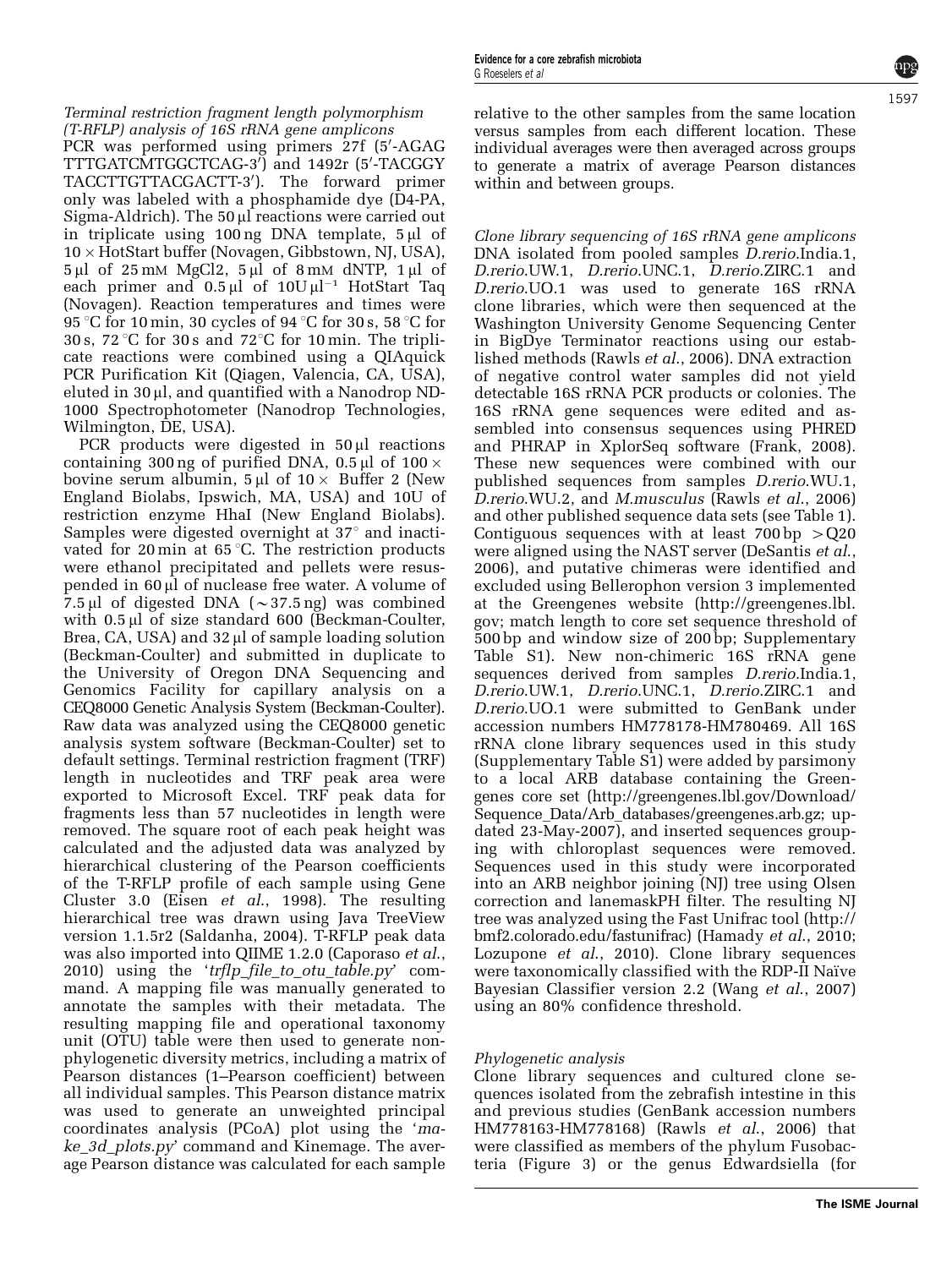Table 1 Description of samples used in this study

|                   | Sample name Common and scientific<br>name of host                                                      | Environment Location                          |                                                                                  | Water<br>habitatª | Sample<br>site                   | Strain            | $No.^{\rm b}$ | Age                    | date              | Collection Reference          |
|-------------------|--------------------------------------------------------------------------------------------------------|-----------------------------------------------|----------------------------------------------------------------------------------|-------------------|----------------------------------|-------------------|---------------|------------------------|-------------------|-------------------------------|
|                   | D.rerio.India.1 Zebrafish (Danio rerio,<br>superorder Ostariophysi,<br>order Cypriniformes)            | Recently-<br>caught                           | River<br>Shutunga,<br>West Bengal,<br>India                                      | F                 | Whole<br>intestinal<br>contents  |                   | 20            | Adult                  | $11-Nov-$<br>2006 | This study                    |
| D.rerio.UW.1      | Zebrafish (Danio rerio,<br>superorder Ostariophysi,<br>order Cypriniformes)                            | lab<br>aquaculture                            | Conventional University of<br>Washington,<br>Seattle, WA,<br><b>USA</b>          | F                 | Whole<br>intestinal<br>contents  | $AB-wp$           | 4             | Adult<br>$(12$ months) | $13-Nov-$<br>2006 | This study                    |
| D.rerio.UNC.1     | Zebrafish (Danio rerio,<br>superorder Ostariophysi,<br>order Cypriniformes)                            | Conventional<br>lab<br>aquaculture            | University of<br>North<br>Carolina,<br>Chapel Hill,<br>NC, USA                   | F                 | Whole<br>intestinal<br>contents  | SJA               | 6             | Adult<br>(7 months)    | 5-Dec-<br>2008    | This study                    |
| D.rerio.WU.1      | Zebrafish (Danio rerio,<br>superorder Ostariophysi,<br>order Cypriniformes)                            | Conventional Washington<br>lab<br>aquaculture | University, St<br>Louis, MO,<br><b>USA</b>                                       | F                 | Whole<br>intestinal<br>contents  | C32               | 9             | Adult<br>(8 months)    | $2-May-$<br>2005  | Rawls<br><i>et al.</i> , 2006 |
| D.rerio.WU.2      | Zebrafish (Danio rerio,<br>superorder Ostariophysi,<br>order Cypriniformes)                            | Conventional Washington<br>lab<br>aquaculture | University, St<br>Louis, MO,<br><b>USA</b>                                       | F                 | Whole<br>intestinal<br>contents  | C32               | 9             | Adult<br>(9 months)    | 2-May-<br>2005    | Rawls<br>et al., 2006         |
|                   | D.rerio.ZIRC.1 Zebrafish (Danio rerio,<br>superorder Ostariophysi,<br>order Cypriniformes)             | lab<br>aquaculture                            | Conventional Zebrafish Intl.<br>Resource<br>Center,<br>Eugene, OR,<br><b>USA</b> | F                 | Whole<br>intestinal<br>contents  | AB                | 9             | Adult<br>(9 months)    | 2-May-<br>2005    | This study                    |
| D.rerio.UO.1      | Zebrafish (Danio rerio,<br>superorder Ostariophysi,<br>order Cypriniformes)                            | lab<br>aquaculture                            | Conventional University of<br>Oregon,<br>Eugene, OR,<br><b>USA</b>               | F                 | Whole<br>intestinal<br>contents  | ΑB                | 9             | Adult<br>(7 months)    | 2-May-<br>2005    | This study                    |
| P.fulvidraco      | Yellow catfish (Pelteobagrus<br><i>fulvidraco</i> , superorder<br>Ostariophysi, order<br>Siluriformes) | Wild                                          | Niushan Lake,<br>Hubei, China                                                    | F                 | Whole<br>intestinal<br>contents  |                   | 50            | Adult                  |                   | Wu et al.,<br>2010            |
| A.nigricans       | Whitecheek surgeonfish<br>(Acanthurus nigricans,<br>superorder Acanthopterygii,<br>order Perciformes)  | Wild                                          | Palmyra Atoll,<br><b>USA</b>                                                     | М                 | Distal<br>intestinal<br>contents |                   | 6             | Adult                  |                   | Smriga<br>et al., 2010        |
| L.bohar           | Two-spotted red snapper<br>(Lutjanus bohar, superorder<br>Acanthopterygii, order<br>Perciformes)       | Wild                                          | Palmyra Atoll,<br><b>USA</b>                                                     | М                 | Distal<br>intestinal<br>contents |                   | 5             | Adult                  |                   | Smriga<br><i>et al., 2010</i> |
| C.sordidus        | Daisy parrotfish (Chlorurus<br>sordidus, superorder<br>Acanthopterygii, order<br>Perciformes)          | Wild                                          | Palmyra Atoll,<br><b>USA</b>                                                     | M                 | Feces                            |                   | 5             | Adult                  |                   | Smriga<br>et al., 2010        |
| C.aceratus        | Blackfin icefish<br>(Chaenocephalus aceratus,<br>superorder Acanthopterygii,<br>order Perciformes)     | Wild                                          | Dallmann Bay,<br>Antarctica                                                      | М                 | Foregut<br>wall                  |                   | $\mathbf{1}$  | Adult                  |                   | Ward<br><i>et al., 2009</i>   |
| N.coriiceps       | Black rockcod (Notothenia<br><i>coriiceps</i> , superorder<br>Acanthopterygii, order<br>Perciformes)   | Wild                                          | Dallmann Bay,<br>Antarctica                                                      | М                 | Foregut<br>wall                  |                   | 1             | Adult                  |                   | Ward<br>et al., 2009          |
| T.niphobles       | Grass puffer (Takifugu<br>niphobles, superorder<br>Acanthoptervgii, order<br>Tetraodontiformes)        | Wild                                          | Shizuoka,<br>Japan                                                               | M                 | Whole<br>intestinal<br>contents  |                   | 5             | Adult                  |                   | Shiina<br><i>et al., 2006</i> |
| <i>M.musculus</i> | Mouse (Mus musculus)                                                                                   | Conventional Washington<br>lab housing        | University,<br>St Louis, MO,                                                     | N/A               | Cecum                            | Swiss-<br>Webster | 3             | Adult                  |                   | Rawls<br>et al., 2006         |
| H.sapiens         | Human (Homo sapiens)                                                                                   | Wild                                          | USA                                                                              | N/A               | Feces                            |                   | 1             | Adult                  |                   | Ley et al.,<br>2008           |

Abbreviations: F, freshwater; M, marine.

a The fish was collected from freshwater or marine habitats. b The number of individual animals included in each sample set.

Supplementary Figure S2) were selected for further phylogenetic analysis. Novel and reference sequences selected from the ARB-SILVA database (Version 100; 2009) and Genbank were aligned using the SINA aligner (<http://www.arb-silva.de>), and manually evaluated in MacClade 4.06 ([Maddison](#page-12-0) [and Maddison, 2000](#page-12-0)). Sequences were then imported into ARB [\(Kumar](#page-12-0) et al., 2006) where the majority of sequences were assigned to the phylum Fusobacteria or the genus Edwardsiella based on their position after 'parsimony insertion' into the ARB database dendrogram, omitting hypervariable portions of the

<span id="page-3-0"></span>1598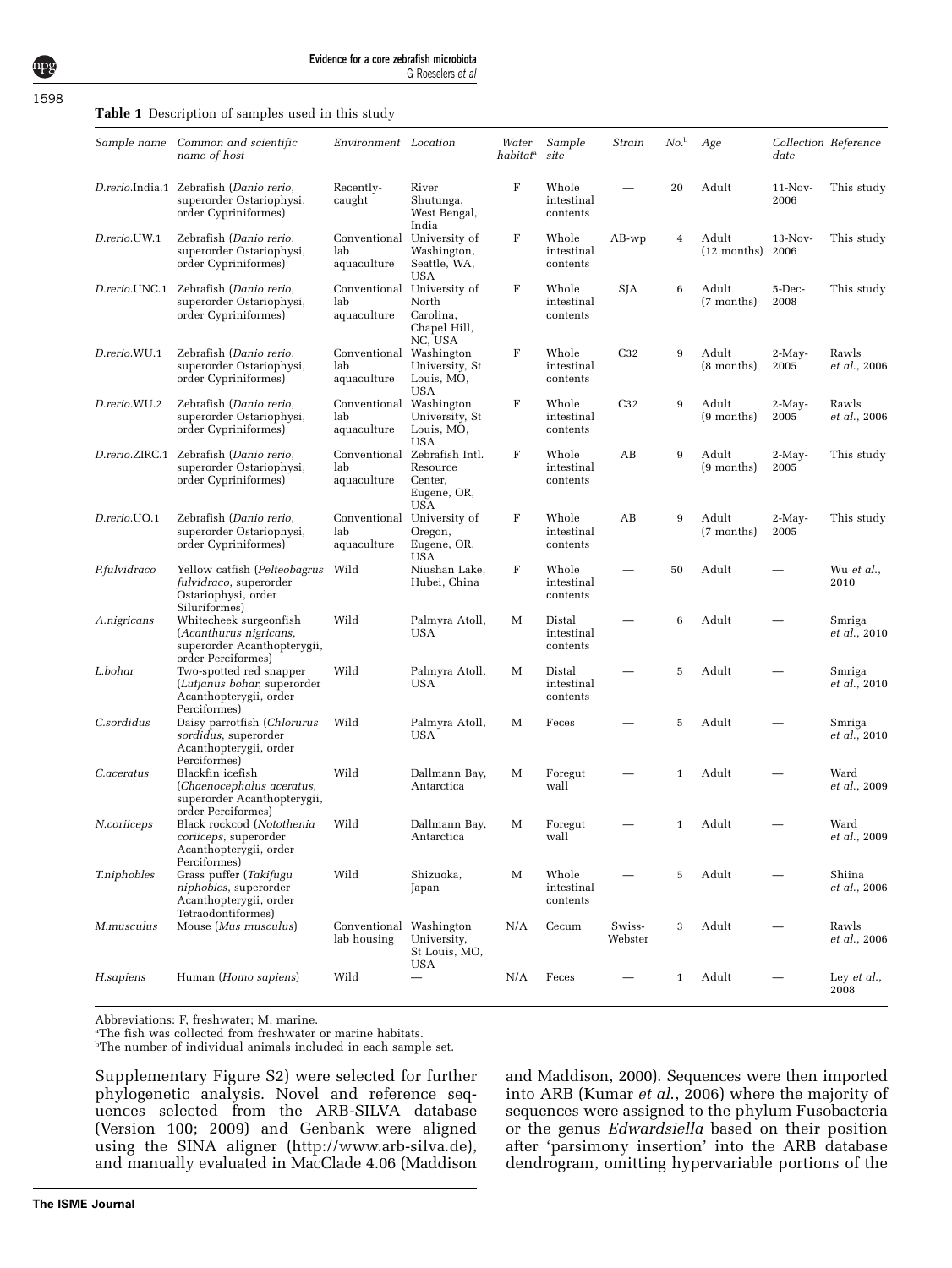<span id="page-4-0"></span>rRNA gene using a filter based on the Lane mask [\(Lane, 1991](#page-12-0)). Maximum Likelihood (ML) analysis was performed with RAxML-VI-HPC v2.2. using a GTRCAT model of evolution ([Stamatakis](#page-13-0) et al., [2008\)](#page-13-0) in the CIPRES portal ([http://www.phylo.org/](http://www.phylo.org/sub_sections/portal/) [sub\\_sections/portal/\)](http://www.phylo.org/sub_sections/portal/). Bootstrap resampling (1000 replicates) was used to test the robustness of inferred topologies.

Pyrosequencing of barcoded 16S rRNA gene amplicons Three D. rerio pooled intestinal samples (D.rerio. India.1, D.rerio.UW.1, D.rerio.UNC.1) were analyzed by massively parallel barcoded-pyrosequencing. A fragment of the 16S rRNA gene ( $\sim$ 330 bp), spanning the V1 and V2 hypervariable regions, was PCR amplified from each sample. The universal Bacterial primers 27F and 338RII were modified by adding ligation adaptors and/or MID barcodes (sample identification sequences) to the 5'- ends (Supplementary Table S5). PCR was performed using a high fidelity polymerase (Phusion Hot Start, Finnzymes, Lafayette, CO, USA),  $50^{\circ}$ C annealing temperature, 1500 ng template in  $400 \mu l$  volume (split between 8 tubes) and 25 cycles. Amplicons, purified and concentrated to  $50 \mu l$  using the Promega Wizard SV PCR Clean-Up System (Promega, Madison, WI, USA), quantified using a Qubit fluorometer (Invitrogen, Carlsbad, CA, USA) and standardized to  $100 \text{ ng }\mu l^{-1}$ , were used as templates for emulsion PCR using the emPCR kit II (Roche). DNA was sequenced using Genome Sequencer FLX (Roche) and the GS-LR70 kit (Roche) by the Environmental Genomics Core Facility (University of South Carolina) on LR70 plates following Roche standard protocol. FASTAformatted sequences and corresponding quality scores (QC) were extracted from the .sff data file using the GS Amplicon software package (Roche).

All data preprocessing, OTU-based analysis, pylotype analysis and hypothesis testing was performed using modules implemented in the Mothur software platform ([Schloss](#page-13-0) et al., 2009). Sequences were binned by sample of origin using the unique barcodes, which were removed before downstream analyses. Sequence length and quality were evaluated for each read; sequences were culled if the length was  $\langle 200 \text{ bp} \rangle$  and  $\langle 280 \text{ bp} \rangle$ , the average SFF quality score was  $\langle 30, \text{ they contained any ambig-} \rangle$ uous base calls (N's), or did not match the primer or one of the used barcode sequences. The data set was simplified by using the 'unique.seqs' command to generate a non-redundant (unique) set of sequences. Unique sequences were aligned using the 'align. seqs' command and an adaptation of the Bacterial SILVA SEED database as a template (available at: [http://www.mothur.org/wiki/Alignment\\_database\)](http://www.mothur.org/wiki/Alignment_database). Sequences were denoised using the 'pre.cluster' command. This command applies a pseudo-single linkage algorithm with the goal of removing sequences that are likely due to pyrosequencing errors (Huse et al[., 2010\)](#page-12-0). A total of 1534 potential chimeric



Figure 1 Relationship between sampled zebrafish aquaculture facilities. The original University of Oregon (UO) facility was seeded by zebrafish acquired from commercial suppliers in the late 1960s ([Grunwald and Eisen, 2002](#page-12-0)). Zebrafish from the UO facility was subsequently used to seed the Washington University (WU) facility in 1996 and the Zebrafish International Resource Center (ZIRC) in 2001. In 2000, zebrafish from the WU facility was used to seed a facility at the University of Texas at Austin, which was subsequently moved to the University of Washington (UW) facility in 2005. The University of North Carolina (UNC) facility was seeded in 2006 by zebrafish from the WU facility as well as from a facility at the University of California at San Francisco (UCSF) that has no historical connection to the UO facility.

sequences were detected and removed using the 'chimera.slayer' command.

Aligned sequences were clustered into OTUs defined by 97% similarity using the average neighbor algorithm. Rarefaction curves were plotted for each sample and an unweighted UniFrac dendrogram [\(Lozupone](#page-12-0) et al., 2010) was generated using the UniFrac module implemented in Mothur. Rankabundance curves (Whittaker plots) were generated using custom Perl scripts. All community diversity parameters (Shannon-Weaver, Chao1, and Simpson's) were calculated as described in the Mothur software manual. Pyrosequences were taxonomically classified by the RDP-II Naïve Bayesian Classifier version 2.2 using a 60% confidence threshold. Sequences that could not be classified to at least the kingdom level were excluded from subsequent diversity analyses. Venn diagrams and heatmap figures were generated using custom Perl scripts. Pyrosequence data sets are available through the NCBI/EBI/DDBJ Short Read Archive (accession number ERP000213).

# Results

# Intestinal bacterial communities in domesticated

zebrafish are similar to recently caught zebrafish We tested whether the intestinal microbiotas of domesticated zebrafish were significantly different from zebrafish collected recently from their natural habitat. To assess the intestinal microbiotas of zebrafish that have been domesticated in lab facilities for generations, we extracted genomic DNA from intestinal contents of adult zebrafish sampled from five lab aquaculture facilities that are all derived from the original University of Oregon facility (Figure 1, [Table 1](#page-3-0)). To assess the intestinal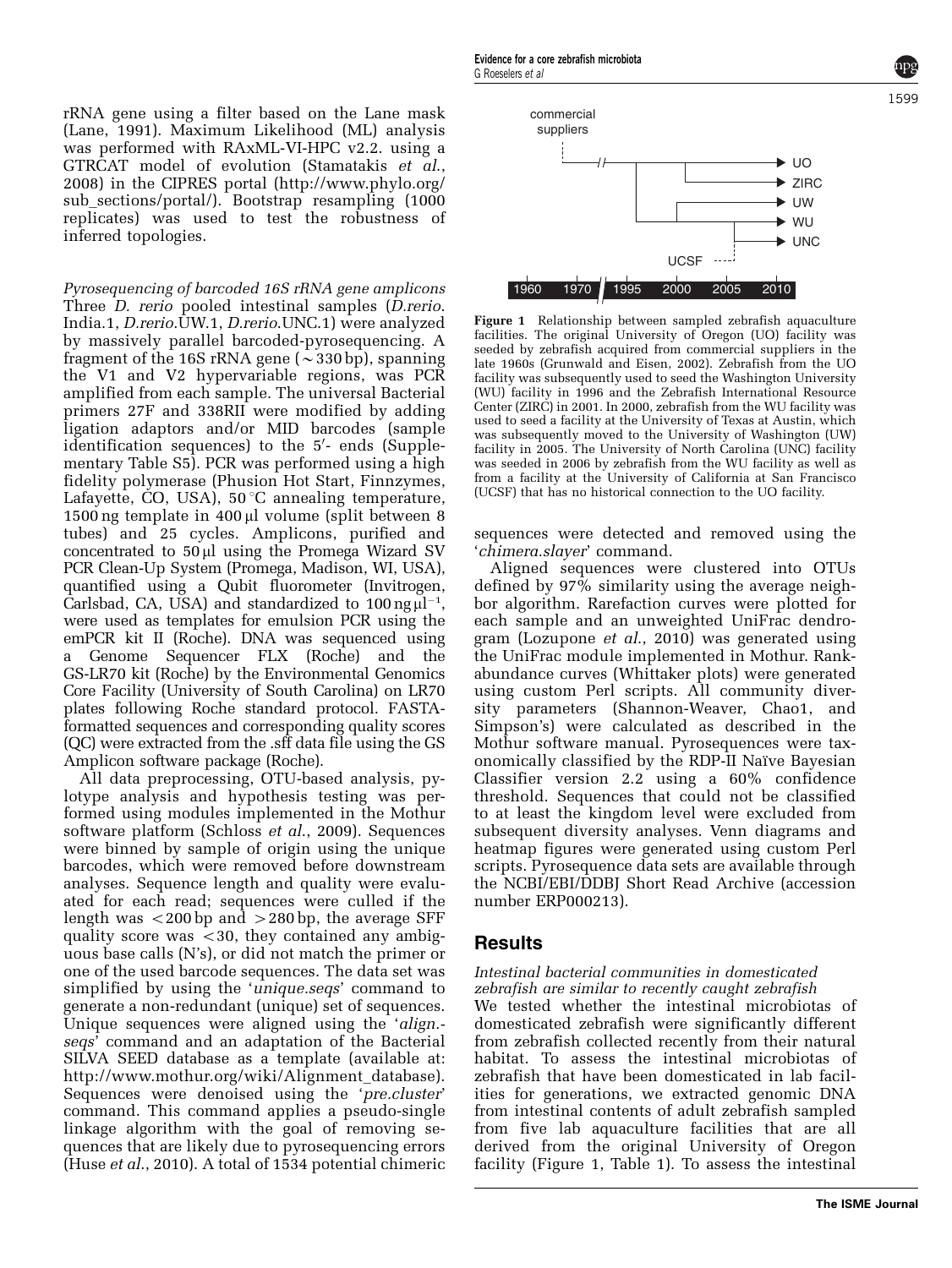microbiota of zebrafish that have only recently been collected from their natural habitat, we extracted genomic DNA from intestinal contents of adult zebrafish that were collected from the Shutunga River, West Bengal, India and then housed in quarantine aquaculture facilities for  $\sim$  32 days ('recently caught' zebrafish; [Table 1](#page-3-0)) [\(Engeszer](#page-12-0) et al., 2008). We first compared intestinal bacterial diversity in individual domesticated and recently caught zebrafish using 16S rRNA gene T-RFLP analysis. Hierarchical cluster and PCoA analysis of 16S rRNA T-RFLP profiles revealed that the gut bacterial communities in individual recently caught and domesticated zebrafish have similar community structures (Supplementary Figure S1A,B), raising the possibility that intestinal bacterial communities in recently caught zebrafish are not markedly different from domesticated zebrafish. Furthermore, T-RFLP analysis of pooled intestinal samples from each location provided an approximate representation of the component members of the pool (Supplementary Figure S1A), suggesting that sample pooling may overcome interindividual variation among animals in a given location.

As T-RFLP analysis reveals sequence diversity at only a small number of sites in the 16S rRNA gene and does not identify the specific bacterial types that are shared or distinct between different locations, we next generated 16S rRNA clone libraries from pooled intestinal samples from each group of animals, and sequenced them using Sanger chemistry (3721 clones in total; [Table 1](#page-3-0), Supplementary Table S1). To permit taxon-based assessments of diversity and coverage, we binned these sequences into OTUs defined by 97% pairwise sequence identity. Comparison of OTUs derived from zebrafish intestines revealed that the Chao1 richness and Shannon–Weaver diversity estimates of the intestinal microbiotas from domesticated and recently caught zebrafish were relatively similar (Supplementary Table S2), indicating that host provenance does not have a strong influence on the overall richness or diversity of the zebrafish gut bacterial community.

To permit phylogenetic comparisons of intestinal bacterial communities within the intestines of zebrafish sampled from different locations, we analyzed our 16S rRNA gene sequence data sets using the UniFrac metric ([Hamady](#page-12-0) et al., 2010). We first supplemented our zebrafish intestinal 16S rRNA clone sequences with several additional 16S rRNA clone libraries from the intestines of human, mouse and seven other wild teleost fishes including five marine fish from order Perciformes (Acanthurus nigricans, Lutjanus bohar, Chlorurus sordidus, Chaenocephalus aceratus, Notothenia coriiceps), one marine pufferfish from order Tetraodontiformes (Takifugu niphobles) and one freshwater yellow catfish from order Siluriformes (Pelteobagrus fulvidraco; see [Table 1](#page-3-0)). An unweighted UniFrac tree of the resulting set of 5217 16S rRNA gene sequences

revealed several distinct clusters based on bacterial community membership ([Figure 2a](#page-6-0)). The human and mouse libraries clustered together separately from all fish libraries, denoting distinct differences between the composition of the gut bacterial communities in fish and mammals (Supplementary Table S3). Another distinct cluster was formed by the five marine Perciformes fish included in the analysis, with two Antarctic fish and three fish from Palmyra Atoll forming distinct subclusters ([Figure 2a](#page-6-0) and [Table 1\)](#page-3-0). The largest major cluster in the UniFrac tree was comprised of all the zebrafish samples plus the yellow catfish (P. fulvidraco), the only other freshwater fish included in our analysis.

To further compare the composition of the gut microbiotas in zebrafish and other fishes, we subjected these 16S rRNA gene sequences to PCoA. PCoA plots derived from both unweighted (an assessment of community composition) and weighted (an assessment of community structure) algorithms showed that all domesticated zebrafish samples clustered together closely with recently caught zebrafish and wild yellow catfish (P. fulvidraco), establishing a high degree of similarity in composition and structure of these gut bacterial communities [\(Figures 2d and e\)](#page-6-0).

To provide perspective on the observed relationships between gut microbiotas from different zebrafish populations, we compared the taxonomy of intestinal bacterial communities in recently caught and domesticated zebrafish to those of other teleost fish species. We classified 16S rRNA clone library sequences using the RDP-II Naïve Bayesian Classifier (Supplementary Table S3), and plotted the relative frequency of bacterial classes against the UniFrac tree [\(Figure 2\)](#page-6-0). Several bacterial classes were observed in only a subset of zebrafish libraries (for example, a-, b-, d-Proteobacteria, Actinobacteria and Planctomycetacia), potentially due to variation in gut microbiota composition between zebrafish from different locations and/or the limited sampling depth provided by clone libraries. Strikingly, two bacterial classes,  $\gamma$ -Proteobacteria and Fusobacteria, appeared consistently in the gut microbiotas of zebrafish and the other fish species ([Figure 2](#page-6-0)), suggesting that members of these bacterial classes are especially well adapted to conditions in the fish intestine or their surrounding aquatic environment. The bacterial genera within these classes in recently caught zebrafish were also common in domesticated zebrafish (that is, Aeromonas spp., Pseudomonas spp., Plesiomonas spp., Vibrio spp., Shewanella spp. and Cetobacterium spp.), however Pseudomonas spp. were enriched in recently caught zebrafish (18% of clones) compared with domesticated zebrafish (0–2% of clones). Although  $\gamma$ -Proteobacteria were detected in the intestines of each fish species in our analysis, the  $\gamma$ -Proteobacteria genera observed varied between fish. For example, Aeromonas and Plesiomonas spp. were common in the intestines of freshwater fish from superorder Ostariophysi, but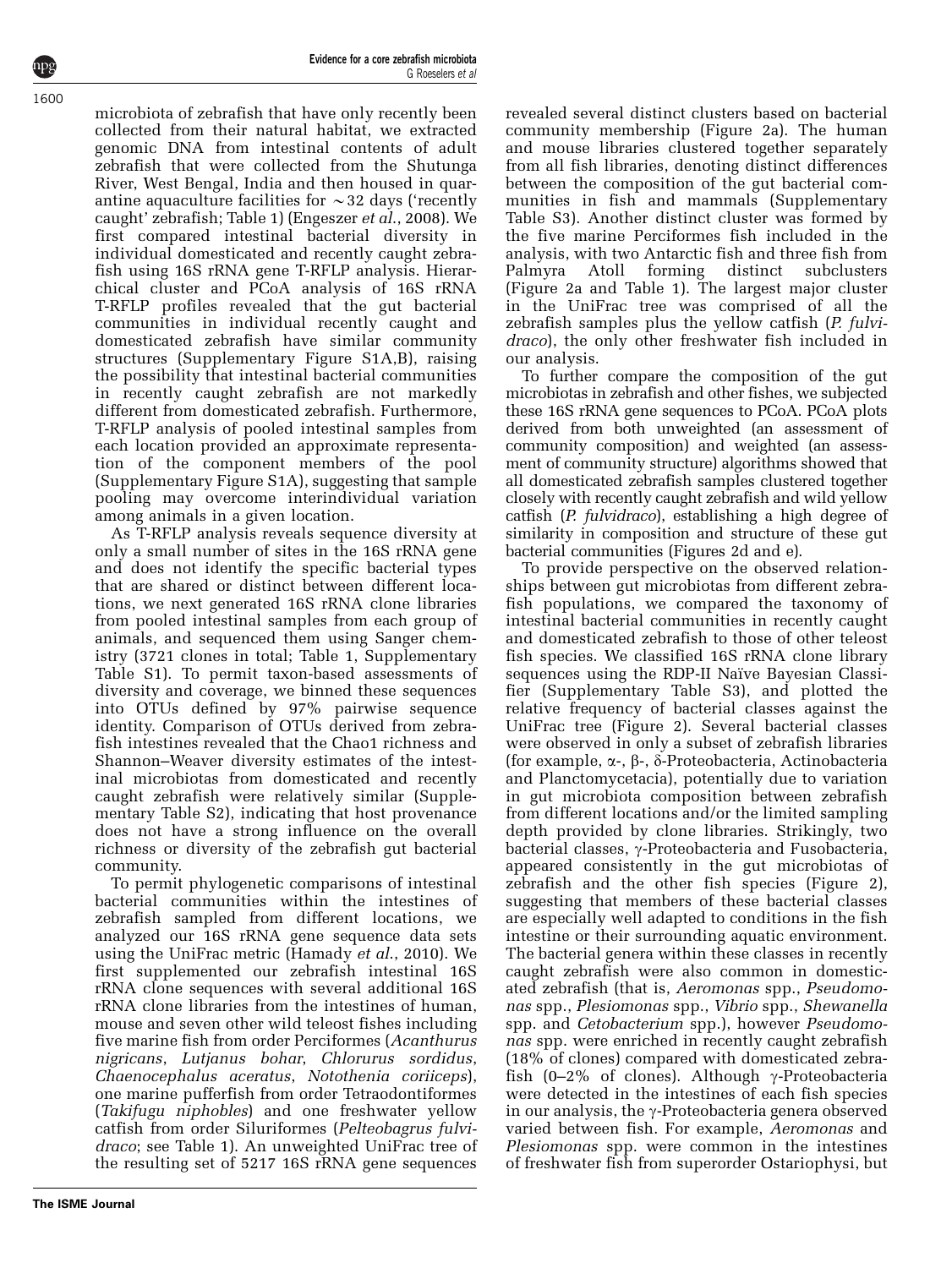<span id="page-6-0"></span>

Figure 2 The 16S rRNA gene sequencing reveals the relationship and membership of intestinal microbiotas of zebrafish from different locations. (a) Unweighted UniFrac tree comparing 5217 16S rRNA clone library sequences from the gut microbiotas of adult zebrafish, other teleost fish species, mouse and human (see [Table 1\)](#page-3-0). The distance P value for this entire UniFrac tree (the probability that there are more unique branches than expected by chance, using 1000 iterations) was found to be <0.002, assigning high condence to the overall structure of the tree. (b) Unweighted UniFrac tree of 17 763 16S rRNA pyrosequences spanning the V1–V2 hypervariable regions derived from the gut microbiotas of recently caught (India.1) and domesticated (UNC.1 and UW.1) zebrafish. Scale bars indicate distance between the samples in UniFrac units. The shape at the end of each branch indicates host superorder (triangles: freshwater Ostariophysi fish, circles: marine Acanthopterygii fish, squares: mammalian reference samples) with color indicating host order as shown in the key (Perciformes fish from Antarctica and Palmyra Atoll are labeled separately). (c) The relative abundance of bacterial classes observed in these data sets is represented in heatmaps below each tree. Bacterial classes are grouped by phylum: Proteobacteria (Pr), Firmicutes (Fi), Bacteroidetes (Ba), Chloroflexi (Ch), Fusobacteria (Fu), Actinobacteria (At), Spirochetes (Sp), Deferribacteres (De), Acidobacteria (Ai), Nitrospira (Ni), Planctomycetes (Pl), Verrucomicrobia (Ve), Lentisphaerae (Le), and Deinococcus-Thermus (DT)(see also Supplementary Table S3). Communities are clustered using PCoA of unweighted (d) and weighted (e) UniFrac distance matrices. The gray halos encircle the cluster of freshwater Ostariophysi fish. The percentage of the variation explained by the plotted principal coordinates is indicated on the axes.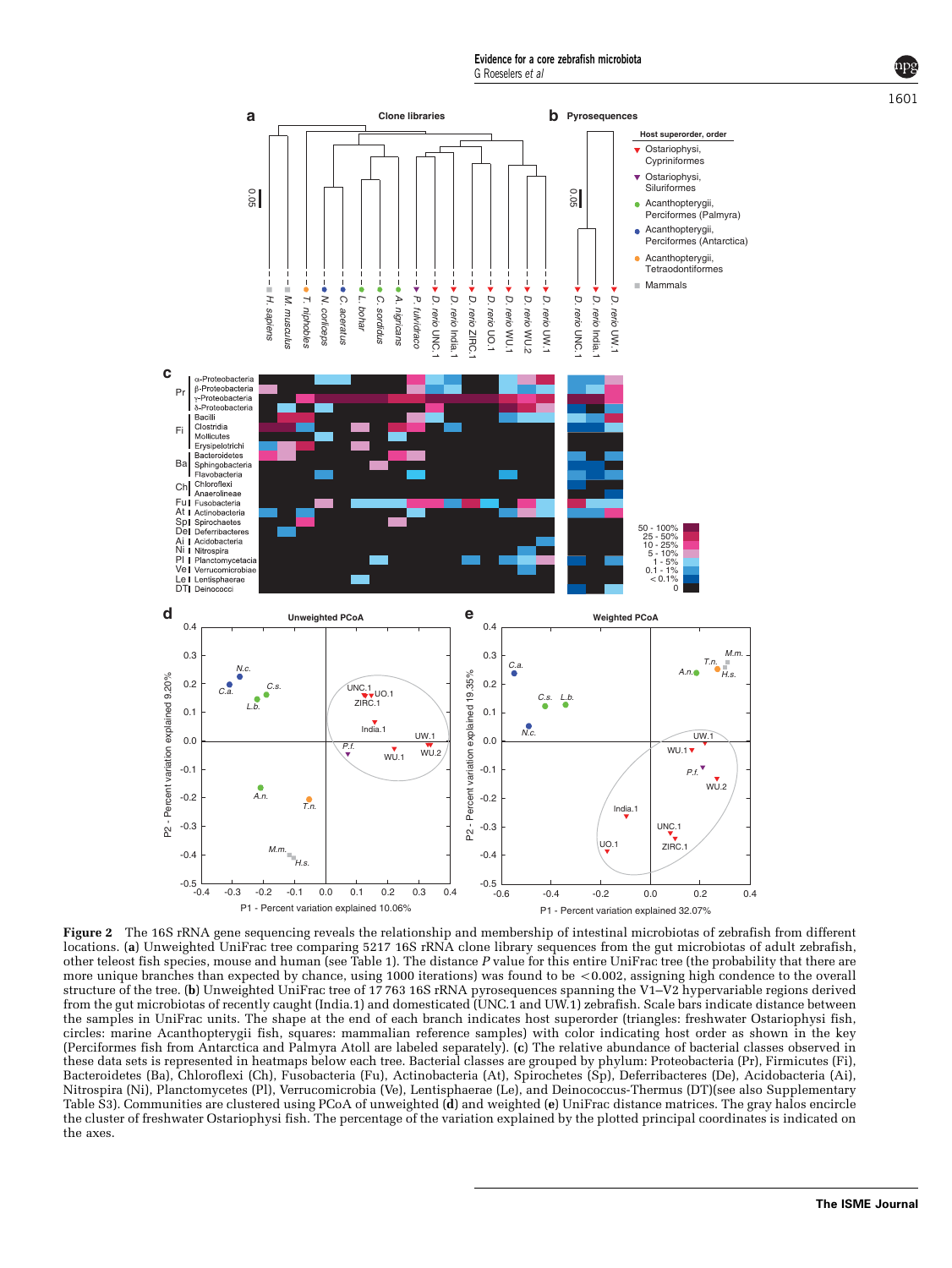



Figure 3 The 16S rRNA gene sequence-based phylogenetic analysis of Fusobacteria within the intestinal microbiotas of zebrafish and other fishes. Maximum likelihood tree showing the phylogenetic relationship between Fusobacteria 16S rRNA gene sequences from uncultured and cultured bacteria derived from the intestinal contents of zebrafish (red text) and other teleost fishes (blue text), and those from other sources available in the public databases (black text). Branches representing multiple identical sequences are indicated with the number of sequences in parentheses. Bootstrap support  $(\geq 50\%)$  is shown as results from 1000 bootstrap replicates. The scale bar indicates 0.05% estimated sequence divergence.

undetected in marine fish from superorder Acanthopterygii  $(P<0.001$  and  $P<0.05$ , respectively). In contrast, Vibrio spp. were significantly enriched in the intestines of Acanthopterygii compared with Ostariophysi fish  $(P<0.05)$ .

The Fusobacteria are underrepresented in the public 16S rRNA gene databases, therefore we compared the Fusobacteria 16S rRNA gene sequences from fish intestines to known type strains by generating a phylogenetic tree (Figure 3). Many of the Fusobacteria sequences detected in the intestines of zebrafish and other fishes were closely related to Cetobacterium somerae, whereas others had no close homolog in the public databases. These results establish that phylogenetically diverse teleost fishes host a diversity of Fusobacteria, many of which fall outside of known Fusobacteria clades.

#### Gut bacterial community structure varies among domesticated zebrafish in geographically separate lab aquaculture facilities

We next sought to determine whether gut microbiota composition varies significantly between domesticated zebrafish raised in different lab aquaculture facilities. We used the T-RFLP profiles to assess individual variation in gut microbial communities within and between the recently caught and domesticated populations. On average, fish from the same location had more similar profiles (lower Pearson distance values) to each other than to fish from different locations (Supplementary Figure S1C). However, the differences between recently caught fish and domesticated fish populations were not greater than differences between domesticated fish from different aquaculture facilities. This was also

<span id="page-7-0"></span>1602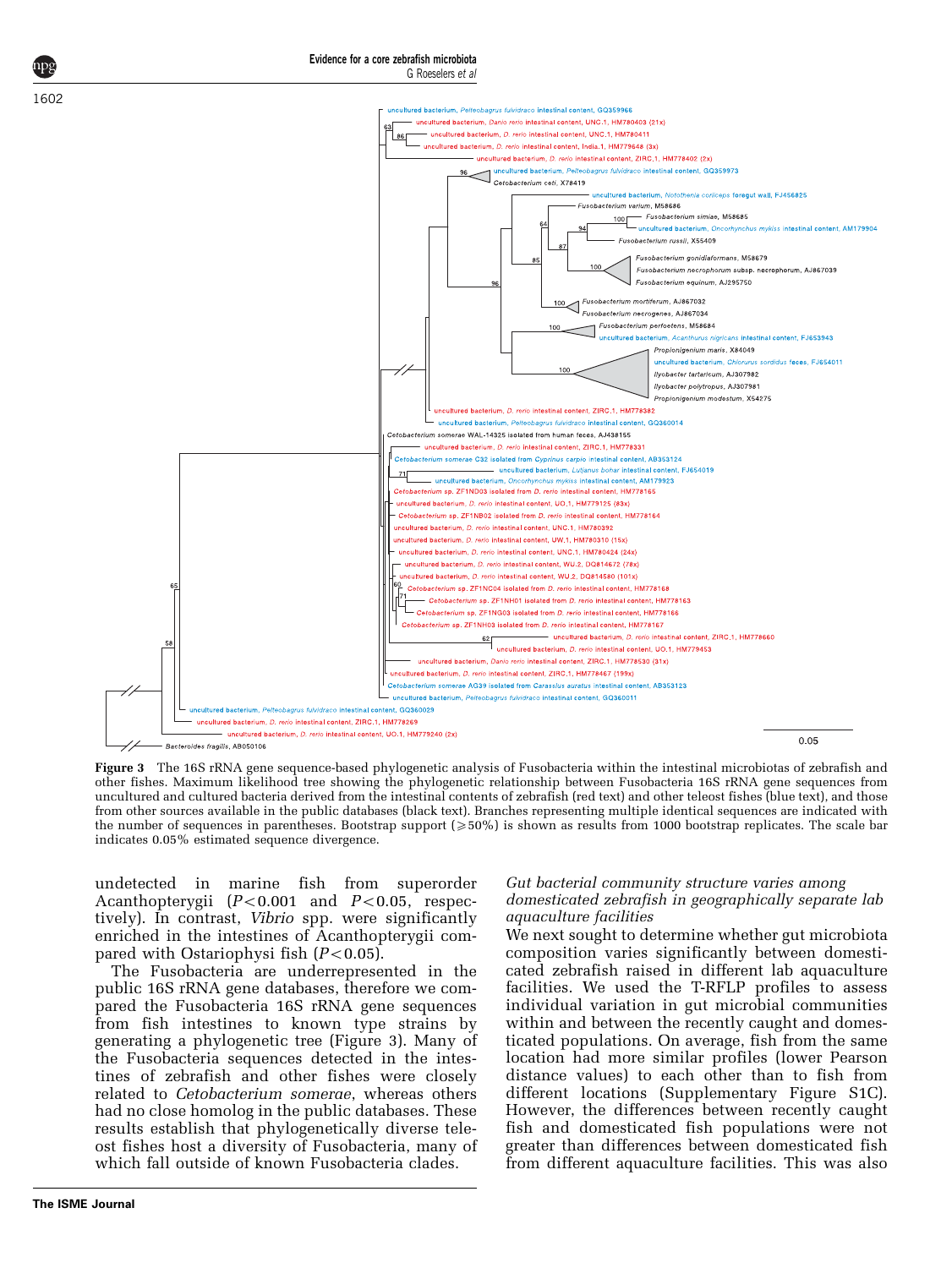evident when the Pearson distance matrix from the individual T-RFLP profiles was used to generate an unweighted PCoA plot (Supplementary Figure S1B); individual fish from the same location clustered together, with the recently caught fish lying midway along both of the first and second principle coordinate axes. Although T-RFLP profiles of individual fish from the same location clustered together in the PCoA analysis, the interindividual variation within each location overlapped considerably with that of other locations (Supplementary Figure S1B). This suggests shared characteristics in the gut microbial communities of zebrafish sampled from different locations. The basis of interindividual variation remains unclear, but gender did not appear to be a strong determinant of zebrafish gut microbiota composition, as male and female individuals were interspersed throughout the tree (Supplementary Figure S1A).

The PCoA plots from 16S rRNA T-RFLP profiles from individual fish samples (Supplementary Figure S1B) and clone library sequences from pooled fish samples ([Figure 2d\)](#page-6-0) revealed strikingly similar relationships between different locations ([Figures 1](#page-4-0) [and 2a, d and e](#page-4-0)). For example, zebrafish from the University of Oregon clustered together with animals from the neighboring Zebrafish International Resource Center in Eugene OR, which was seeded by fish from the UO facility in 2000. Similarly, samples from a facility at Washington University clustered with samples from a facility at the University of Washington, which was originally derived from the WU facility in 2000. These results suggest that gut bacterial community structure can be explained in part by the historical connections between specific zebrafish facilities.

#### Deep sequencing suggests a core microbiota in the zebrafish intestine

Although our analysis of 16S rRNA clone library sequences revealed novel patterns of variation and consistency between different zebrafish populations and other fish species, we speculated that these patterns were likely to be underestimated due to the limited depth of coverage provided by clone libraries. We therefore subjected pooled samples from recently caught zebrafish (India.1) and domesticated zebrafish from two lab aquaculture facilities (UW.1 and UNC.1) to Roche GS-FLX pyrosequencing to assess the effect of domestication on the zebrafish gut microbiota in greater depth. The improved depth of coverage provided by the resulting set of 17 763 high quality 16S rRNA gene sequences revealed many new bacterial phylotypes present at low abundance that were not detected in the respective clone libraries (Supplementary Table S3). Taxon-based assessments of these pyrosequencing data sets revealed that each library contained at least 178 OTUs (defined by 97% pairwise sequence identity; [Figure 4a\)](#page-9-0), greatly exceeding the 1603

number of OTUs detected in the respective clone library data sets (Supplementary Table S2). A UPGMA tree of the three pyrosequencing data sets revealed a similar relationship between the three samples as observed in the clone library data set, with the India.1 and UNC.1 samples clustering away from the UW.1 library ([Figure 2b](#page-6-0)). All three samples were dominated by Proteobacteria, although the relative abundance of other phyla varied between samples (for example, abundance of Fusobacteria in UNC sample, and Firmicutes and Actinobacteria in the UW sample; [Figure 4d\)](#page-9-0). The bacterial classes present in the three samples were highly similar, in some cases revealing shared membership that was not apparent in the respective clone libraries (for example, Bacilli, Clostridia, Flavobacteria and Actinobacteria classes; [Figure 2c](#page-6-0)). We detected 525 OTUs across all three samples, however many were observed in only one pyrosequencing data set and only 21 of these OTUs were detected in all three data sets ([Figure 4b](#page-9-0)). By plotting the ranked abundance of all 525 OTUs according to their occurrence in the three samples, we found that the 21 OTUs common to all three samples tended to be highly abundant whereas OTUs observed in only one or two samples tended to be relatively rare [\(Figure 4c](#page-9-0)). RDP Classifier analysis revealed that the 21 OTUs common to all three libraries were comprised of 12 genera within the  $\gamma$ -Proteobacteria,  $\beta$ -Proteobacteria, Fusobacteria, Bacilli, Flavobacteria and Actinobacteria classes, with Aeromonas and Shewanella appearing as the most frequent genera (Supplementary Table S4). As discussed below, these shared constituents of domesticated and recently caught zebrafish intestinal microbiotas might constitute a 'core microbiota' of the zebrafish intestine.

# **Discussion**

One of the long-term goals for efforts such as the Human Microbiome Project is to develop effective strategies for manipulating gut microbial communities to promote and sustain the health of human hosts ([Peterson](#page-13-0) et al., 2009). To achieve this goal, we must first understand the principles governing microbial community assembly and maintenance within the intestine. An important prerequisite for understanding these principles is the development of robust model systems for the study of hostmicrobiota interactions. Here we have demonstrated that domesticated lab-reared zebrafish develop a gut microbiota similar to that of zebrafish collected recently from their natural habitat, but that the domesticated zebrafish gut microbiota covaries according to the historical connections of the respective lab facility. Furthermore, using pyrosequencing we have identified potential members of a core zebrafish gut microbiota, an important step toward establishing zebrafish as a powerful model for host-microbiota studies.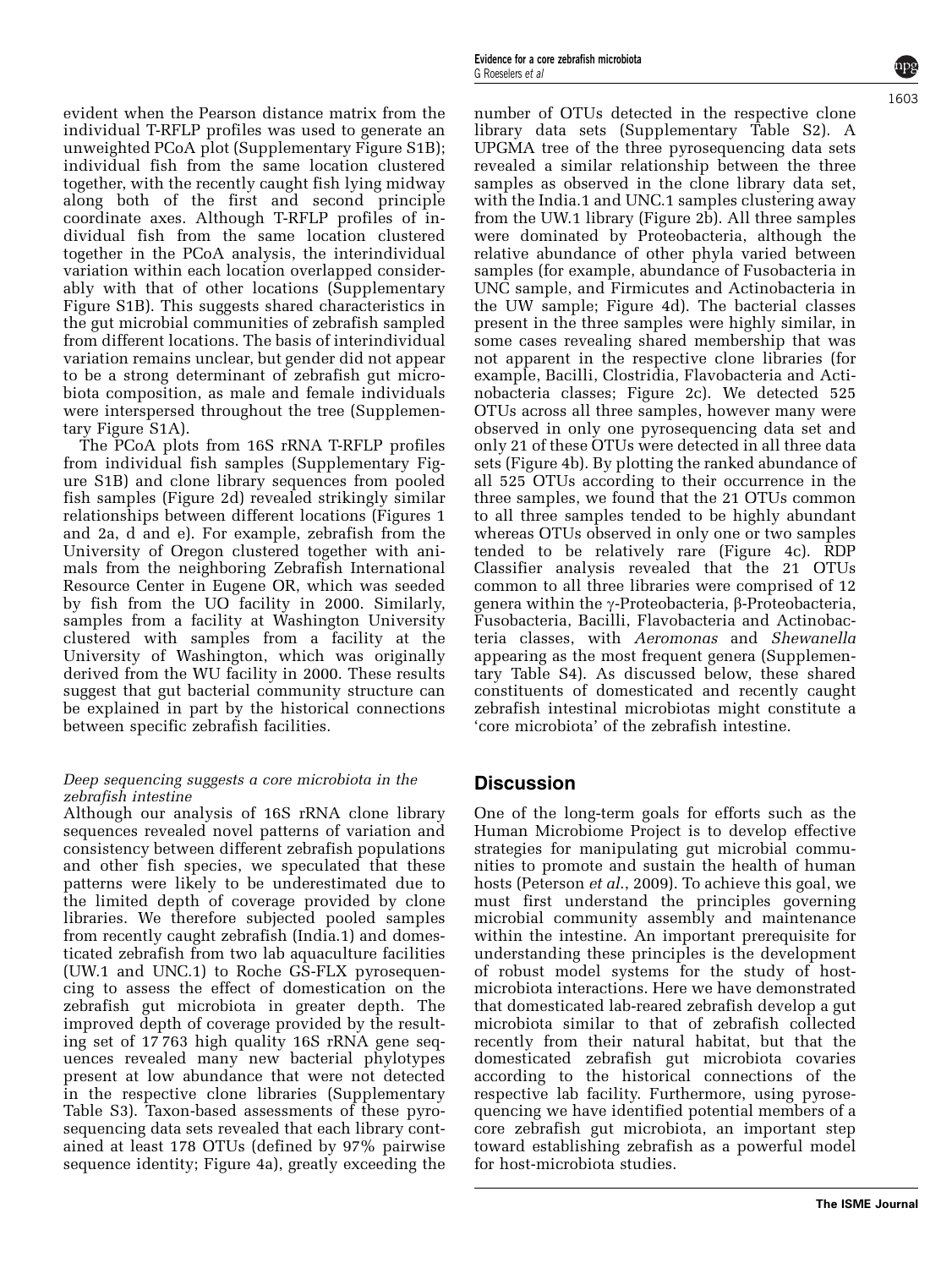<span id="page-9-0"></span>1604



Evidence for a core zebrafish microbiota

Figure 4 Deep sequencing of 16S rRNA genes reveals a core intestinal microbiota shared among recently caught and domesticated zebrafish. (a) Rarefaction curves of 16S rRNA gene pyrosequences spanning the V1–V2 region from pooled intestinal samples collected from recently caught zebrafish (India; sample D.rerio.India.1; 5582 sequences) or domesticated zebrafish raised in aquaculture facilities at the University of North Carolina (UNC; sample D.rerio.UNC.1; 9357 sequences) or the University of Washington (UW; sample D.rerio.UW.1; 2824 sequences). Sequences are binned into OTUs using a pairwise sequence similarity threshold of 97%. (b) Venn diagram showing the distribution of all 525 OTUs (97%) identified in the combined 17 763 16S rRNA gene pyrosequences from India, UNC and UW, revealing a shared community of 21 OTUs found in all three locations. (c) Rank abundance plot showing the OTUs (97%) within each category of the Venn diagram in panel b ranked according to their abundance in the combined 17 763 sequence data set. The similarity between the rank abundance plots of all 525 OTUs (black line) and the 21 shared OTUs (green line) reveals that the OTUs found in all three locations include the most abundant OTUs in any location. (d) Pie charts showing the relative abundance of bacterial phyla in the intestinal microbiotas of zebrafish from India, UNC, and UW (see Supplementary Table S3), as well as the 21 OTUs shared between all three locations, which may comprise a 'core' zebrafish gut microbiota (see Supplementary Table S4).

Our results disclose substantial interlocation variation between the gut microbiotas of adult zebrafish raised in difference lab aquaculture facilities ([Figures 2, 4](#page-6-0), and Supplementary Figure S1). Interlocation variation of gut microbiota composition is not unique to zebrafish, as marked interlocation variation has also been observed between lab-reared mice [\(Alexander](#page-12-0) et al., 2006; Ivanov et al[., 2009](#page-12-0); [Friswell](#page-12-0) et al., 2010). Intriguingly, the relationships between the composition of zebrafish gut bacterial communities in different aquaculture facilities [\(Figure 2a\)](#page-6-0) were reminiscent of the historical seeding relationships between these facilities [\(Figure 1\)](#page-4-0). The causes of these observed patterns of interlocation variation remain unknown, but could include differences in housing infrastructure, water chemistry, diet composition, feeding schedule, history of antibiotic use, and the spectra of infectious microorganisms and viruses in different locations. Interlocation variation could also be in part due to genetic variation between zebrafish maintained in different lab facilities. All of the labreared domesticated zebrafish lines sampled in this study are derived from the same AB line established at the University of Oregon or one of its derivatives ([Table 1\)](#page-3-0). However the sampled lines of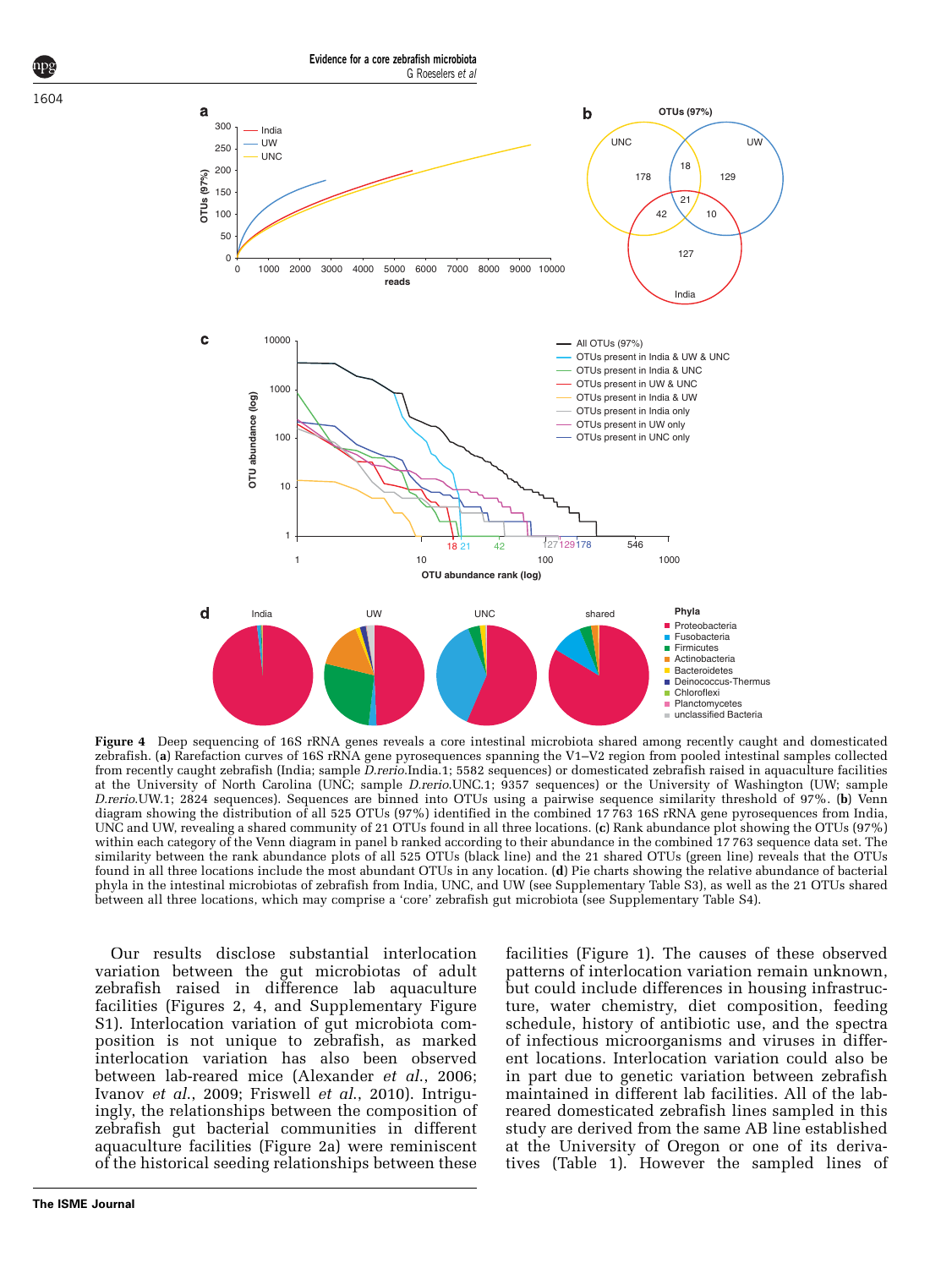domesticated zebrafish are not inbred and retain significant genetic polymorphisms ([Rawls](#page-13-0) et al., [2003;](#page-13-0) Guryev et  $a\bar{I}$ , 2006). Therefore bottleneck effects and genetic drift within different lab facilities could contribute to the observed interindividual variation in gut microbiota composition.

Our observations of interlocation variation in the zebrafish intestinal microbiota have important implications for researchers investigating aspects of zebrafish biology that could be influenced by the microbial environment (for example, immunology, nutrition, gastrointestinal development and physiology). If a given zebrafish phenotype is sensitive to the composition of the local microbial community, then differences in microbiota composition across aquaculture facilities could result in phenotypic variation and reduced experimental reproducibility. These potential complications of interlocation variation in microbiota composition could be mitigated by establishing defined mixtures of culturable bacterial types to inoculate zebrafish in different facilities, similar to the altered Schaedler flora used in rodent husbandry [\(Dewhirst](#page-12-0) et al., 1999).

In addition to patterns of interlocation variation, our culture-independent 16S rRNA gene data sets provided an unprecedented opportunity to define bacterial types that are broadly shared among zebrafish in different locations. Our 16S rRNA clone library sequences identified members of the  $\gamma$ -Proteobacteria and Fusobacteria classes as common members of the gut microbiota in adult zebrafish raised in different locations as well as in other fish species [\(Figure 2\)](#page-6-0). The nature of our study required that we limited our UniFrac analysis to those fish species for which complete (that is, nondereplicated) 16S rRNA clone libraries were available ([Table 1\)](#page-3-0), however, these same bacterial classes have been also observed in the intestinal microbiotas of other teleost fishes in culture-independent and culture-based surveys (Huber et al[., 2004;](#page-12-0) [Romero and Navarrete, 2006;](#page-13-0) Kim et al[., 2007;](#page-12-0) [Tsuchiya](#page-13-0) et al., 2008; [Merrifield](#page-13-0) et al., 2009; Navarrete *et al.*, 2009, 2010). This suggests that these specific bacterial groups are especially well adapted for the environment within the fish intestine, despite large evolutionary and geographic distances between their fish hosts.

Our phylogenetic analysis revealed a diverse set of Fusobacteria sequences isolated from the intestines of zebrafish and other fishes, most of which were closely related to Cetobacterium somerae cultured previously from human feces [\(Finegold](#page-12-0) et al[., 2003](#page-12-0)) [\(Figure 3\)](#page-7-0). C. somerae (initially named Bacteroides type A) is a microaerotolerant, nonspore-forming, rod-shaped, vitamin  $B_{12}$  (cobalamin) producing Fusobacterium that has been shown to be indigenous to the digestive tract of multiple freshwater fish species that do not require dietary supplements of vitamin  $B_{12}$  (Sugita *et al.*, 1991; [Tsuchiya](#page-13-0) et al., 2008). C. somerae was not detected in the digestive tract of two freshwater fish species, which show deficiency symptoms when fed vitamin  $B_{12}$ -depleted diets (Sugita *et al.*, 1991), suggesting that C. somerae may be involved in determining the vitamin  $B_{12}$  requirements of freshwater fish.

Although the same bacterial classes predominated the gut microbiotas of diverse teleost fishes, the variation in gut microbiota composition across fishes produced two major clusters in our UniFrac analysis: marine fish from superorder Acanthopterygii order Perciformes, and freshwater fish from superorder Ostariophysi [\(Figure 2a](#page-6-0)). Intriguingly, the Perciformes cluster included two distinct subclusters consisting of fish collected from geographically separate marine habitats in Antarctica and Palmyra Atoll. The relationship between gut bacterial community membership in fish hosts therefore matches their respective phylogenetic relationships, despite differences in geographic location and domestication status. The respective marine and freshwater habitats of these Perciformes and Ostariophysi fish could contribute to the observed differences in gut microbiota composition. However, the gut microbiota of another marine fish from superorder Acanthopterygii (T. niphobles) was distinctly different from the other marine fish [\(Figure 2a](#page-6-0)), suggesting that the gut microbiota in fish is shaped by factors other than water salinity alone. These observations complement a recent large-scale comparison of mammalian species [\(Ley](#page-12-0) et al[., 2008\)](#page-12-0), collectively establishing host phylogeny as a major determinant of gut bacterial diversity in fish as well as mammals.

This report is the first to compare the intestinal microbiotas of recently caught and domesticated zebrafish. Our results complement a limited number of previous 16S rRNA gene sequence-based comparisons of gut microbiotas in wild and domesticated animals. Analysis of wild and domesticated mice [\(Wilson](#page-13-0) et al., 2006), turkeys ([Scupham](#page-13-0) et al., 2008), parrots [\(Xenoulis](#page-13-0) et al., 2010), fruitflies ([Cox and](#page-12-0) [Gilmore, 2007\)](#page-12-0) and hydra [\(Fraune and Bosch, 2007\)](#page-12-0) indicate that members of the same species tend to possess gut bacterial communities of similar taxonomic composition at the phylum or class level regardless of domestication status, with some differences between wild and domestic individuals emerging at shallower phylogenetic resolution. These previous studies have revealed varying effects of domestication on gut bacterial diversity, with increased diversity in wild mice [\(Wilson](#page-13-0) et al., [2006\)](#page-13-0) and fruitflies [\(Cox and Gilmore, 2007](#page-12-0)) compared with domesticated controls, and decreased diversity in wild versus domesticated parrots [\(Xenoulis](#page-13-0) et al., 2010). Our clone library sequencing and pyrosequencing of the zebrafish intestinal microbiota revealed variation between recently caught and domesticated zebrafish, however, the scale of these variations were no larger than those observed between or within different zebrafish lab facilities [\(Figures 2, 4](#page-6-0), and Supplementary Figure S1). Moreover, the bacterial taxa that dominated the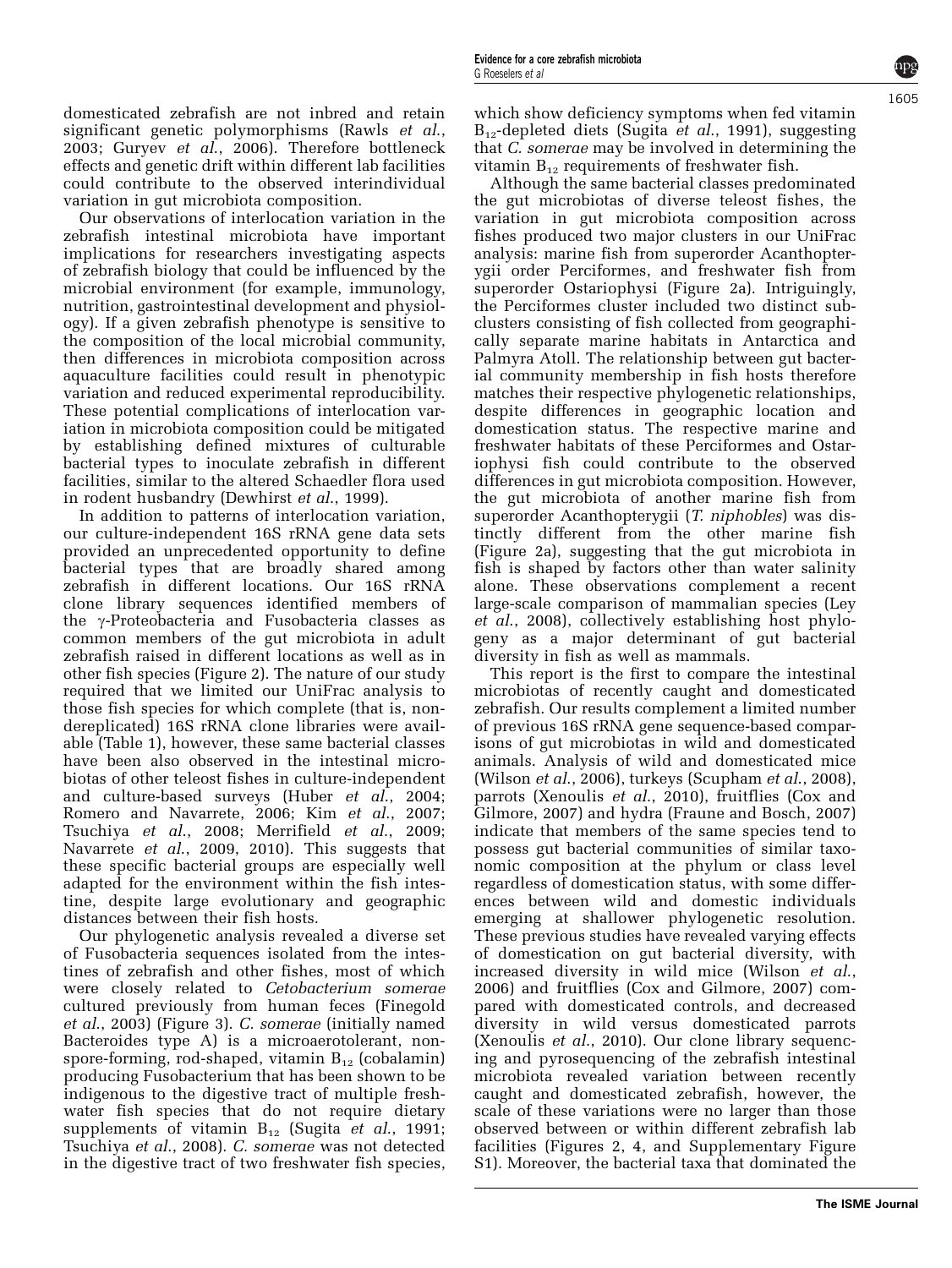intestines of recently caught zebrafish were largely the same as those dominating the intestines of domesticated zebrafish. One notable exception was the genus Edwardsiella, which includes the freshwater fish pathogens E. tarda and E. ictaluri ([Plumb, 1999](#page-13-0); [Pressley](#page-13-0) et al., 2005; [Petrie-Hanson](#page-13-0) et al[., 2007](#page-13-0)). Edwardsiella spp. were detected as rare members of the gut microbiotas of recently caught zebrafish (1.24% of all sequences, all closely related to E. ictaluri) and wild yellow catfish (3.08% of all sequences, all closely related to E. tarda; Supplementary Figure S2), but did not appear in any of the clone sequences or pyrosequences derived from domesticated zebrafish (Supplementary Table S3). This raises the possibility that these Edwardsiella spp. are natural members of the zebrafish and yellow catfish microbiotas, but have been effectively excluded from zebrafish lab aquaculture facilities.

Taken together, these results indicate that the membership and structure of intestinal bacterial communities in domesticated zebrafish are strikingly similar to those collected recently from their natural habitat. The recently caught zebrafish analyzed here (India.1 samples) were collected from the wild and then housed temporarily in quarantined aquaculture facilities for a total of 32 days before sample acquisition. As these recently caught zebrafish were never exposed to the microbiota of domesticated zebrafish, there are two potential explanations for the similarity between their intestinal microbiotas. One possibility is that the gut microbiota of wild zebrafish is significantly different from domesticated zebrafish, and that the capture, transport and husbandry of wild zebrafish causes a rapid, reproducible and long-lasting change to the microbiota that was observed in all zebrafish analyzed here. The other possibility is that wild zebrafish in their natural habitat and zebrafish that have been maintained over decades of domestication acquire a common gut bacterial community. In support of this model, we observed minimal differences between the intestinal bacterial communities of recently caught and domesticated zebrafish, and yellow catfish sampled directly from their natural habitat ([Figure 2](#page-6-0)). This suggests that shared features of the intestinal habitat in these freshwater Ostariophysi fish select for specific bacterial taxa, resulting in similar gut bacterial communities despite radical differences in host provenance and domestication status. We speculate that these shared features could include evolutionarily conserved aspects of digestive tract anatomy, physiology, and immunity, as well as preferred salinity levels in the surrounding water. These results also suggest that lab-reared domesticated zebrafish can serve as a valid model system for investigating coevolved hostmicrobe relationships that occur in their natural habitat.

To our knowledge, this report comprises the first published implementation of second-generation sequencing technology to assess bacterial diversity within the intestine of a teleost fish. The improved depth of coverage provided by 16S rRNA gene pyrosequencing revealed that a core set of bacterial genera (a core microbiota) are present in domesticated as well as recently caught zebrafish despite salient differences in their life histories and local environments. The concept of a core gut microbiota has been explored in the context of mammalian hosts (Turnbaugh et al[., 2009, 2010](#page-13-0); Qin et al[., 2010](#page-13-0)), and our data indicate that these concepts may also apply to bony fishes. In zebrafish as well as humans, the mechanisms and selective pressures that produce a core gut microbiota remain unresolved. We previously observed that colonization of germ-free zebrafish larvae with a Firmicutes-dominated microbiota harvested from the intestines of conventionally raised mice, results in enrichment of  $\gamma$ -Proteobacteria within the recipient zebrafish gut (Rawls *et al.*, 2006). These enriched  $\gamma$ -Proteobacteria consisted of genera not normally found in the intestinal microbiotas of conventionally raised zebrafish. Therefore the appearance of specific genera within the zebrafish core gut microbiota may be due in part to distinct selective pressures within the host gut habitat (for example, selection of  $\gamma$ -Proteobacteria in general), but may also be due to the types of  $\gamma$ -Proteobacteria present in their surrounding freshwater habitat that are available to colonize zebrafish hosts. Our results underscore the need to identify the selective pressures governing microbial community assembly within the intestinal habitat of different host species. This information will facilitate the development of safe and effective methods for manipulating gut microbiota composition to promote the health of humans and other animals.

# Conflict of interest

The authors declare no conflict of interest.

# Acknowledgements

We are grateful to Chad Trent and Rose Gaudreau for valuable technical support; and to Jeffrey Gordon, Julie Toplin, Roger Volker and Brendan Bohannan for helpful discussions and intellectual contributions. This work was funded by grants from the NIH (DK075549 to KG; DK081426 and DK073695 to JFR; HD22486 provided support for the Oregon Zebrafish Facility; RR012546 provided support for the Zebrafish International Resource Center), the National Science Foundation (IOB 0541733 to DMP), the University of North Carolina at Chapel Hill, the Harvard University Center for the Environment, a Harvard Digestive Disease Center Pilot and Feasibility grant to CMC, a Rubicon award from the Netherlands Organization for Scientific Research to GR, a Burroughs Wellcome Fund Investigator in the Pathogenesis of Infectious Disease Award to KG, and a Pew Scholars Program in the Biomedical Sciences Award to JFR.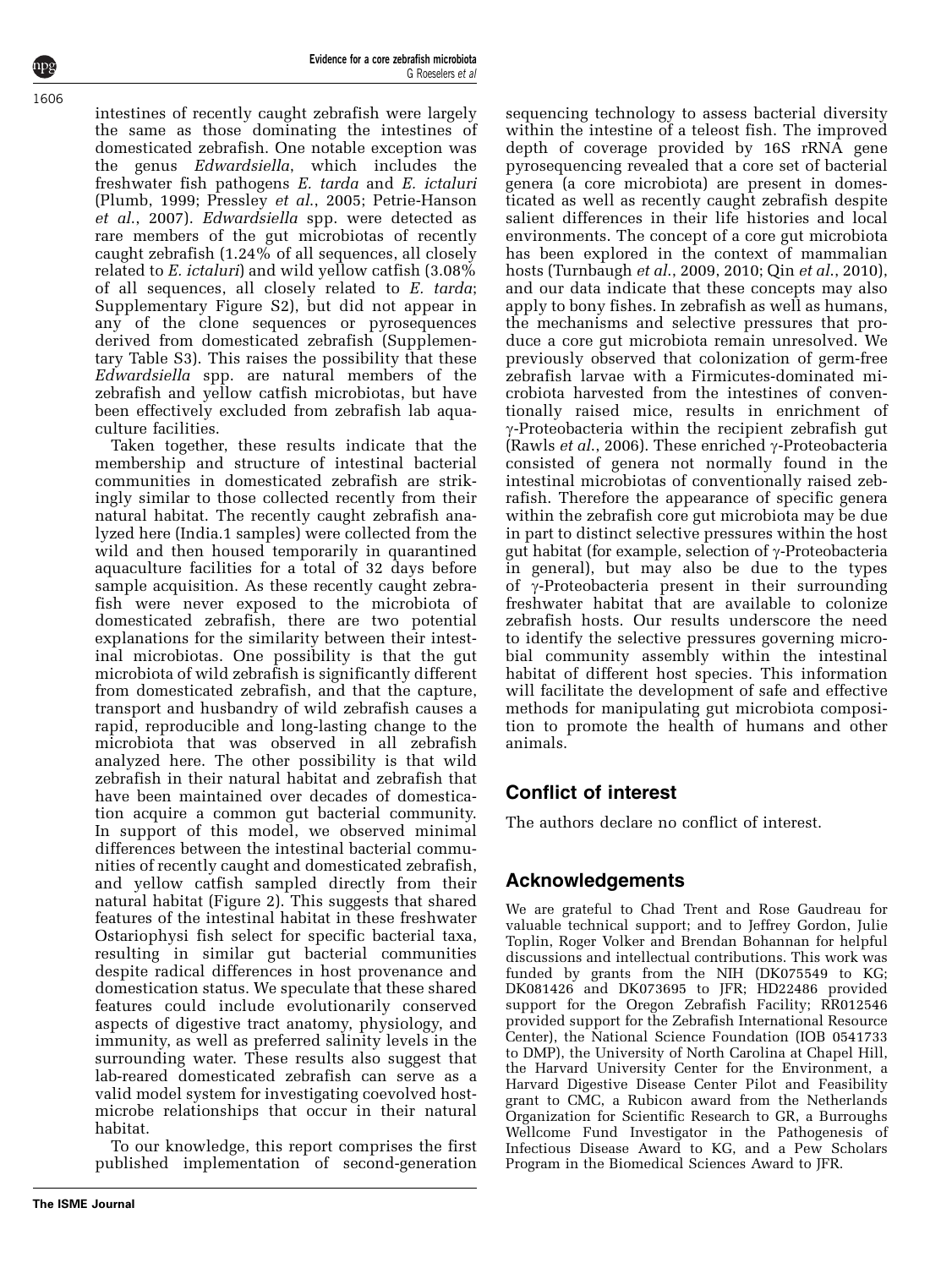<span id="page-12-0"></span>Genbank accession numbers: HM778163-HM778168, HM778178-HM780469.

Short Read Archive accession number: ERP000213.

# References

- Alexander DA, Orcutt RP, Henry JC, Baker Jr J, Bissahoyo AC, Threadgill DW. (2006). Quantitative PCR assays for mouse enteric flora reveal strain-dependent differences in composition that are influenced by the microenvironment. Mamm Genome 17: 1093–1104.
- Bäckhed F, Ley RE, Sonnenburg JL, Peterson DA, Gordon JI. (2005). Host-bacterial mutualism in the human intestine. Science 307: 1915–1920.
- Bates JM, Akerlund J, Mittge E, Guillemin K. (2007). Intestinal alkaline phosphatase detoxifies lipopolysaccharide and prevents inflammation in zebrafish in response to the gut microbiota. Cell Host Microbe 2: 371–382.
- Bates JM, Mittge E, Kuhlman J, Baden KN, Cheesman SE, Guillemin K. (2006). Distinct signals from the microbiota promote different aspects of zebrafish gut differentiation. Dev Biol 297: 374–386.
- Brugman S, Liu KY, Lindenbergh-Kortleve D, Samsom JN, Furuta GT, Renshaw SA et al. (2009). Oxazoloneinduced enterocolitis in zebrafish depends on the composition of the intestinal microbiota. Gastroenterology 137: 1757–1767.
- Camp JG, Kanther M, Semova I, Rawls JF. (2009). Patterns and scales in gastrointestinal microbial ecology. Gastroenterology 136: 1989–2002.
- Caporaso JG, Kuczynski J, Stombaugh J, Bittinger K, Bushman FD, Costello EK et al. (2010). QIIME allows analysis of high-throughput community sequencing data. Nat Methods 7: 335–336.
- Cheesman SE, Guillemin K. (2007). We know you are in there: conversing with the indigenous gut microbiota. Res Microbiol 158: 2–9.
- Cheesman SE, Neal JT, Mittge E, Seredick BM, Guillemin K. (2011). Microbes and Health Sackler Colloquium: Epithelial cell proliferation in the developing zebrafish intestine is regulated by the Wnt pathway and microbial signaling via Myd88. Proc Natl Acad Sci USA 108(Suppl 1): 4570–4577.
- Cox CR, Gilmore MS. (2007). Native microbial colonization of Drosophila melanogaster and its use as a model of Enterococcus faecalis pathogenesis. Infect Immun 75: 1565–1576.
- DeSantis Jr TZ, Hugenholtz P, Keller K, Brodie EL, Larsen N, Piceno YM et al. (2006). NAST: a multiple sequence alignment server for comparative analysis of 16S rRNA genes. Nucleic Acids Res 34: W394–W399.
- Dewhirst FE, Chien CC, Paster BJ, Ericson RL, Orcutt RP, Schauer DB et al. (1999). Phylogeny of the defined murine microbiota: altered Schaedler flora. Appl Environ Microbiol 65: 3287–3292.
- Eisen MB, Spellman PT, Brown PO, Botstein D. (1998). Cluster analysis and display of genome-wide expression patterns. Proc Natl Acad Sci USA 95: 14863–14868.
- Engeszer RE, Patterson LB, Rao AA, Parichy DM. (2007). Zebrafish in the wild: a review of natural history and new notes from the field. Zebrafish 4: 21–40.
- Engeszer RE, Wang G, Ryan MJ, Parichy DM. (2008). Sexspecific perceptual spaces for a vertebrate basal social aggregative behavior. Proc Natl Acad Sci USA 105: 929–933.
- Finegold SM, Vaisanen ML, Molitoris DR, Tomzynski TJ, Song Y, Liu C et al. (2003). Cetobacterium somerae sp. nov. from human feces and emended description of the genus Cetobacterium. Syst Appl Microbiol 26: 177–181.
- Frank DN. (2008). XplorSeq: a software environment for integrated management and phylogenetic analysis of metagenomic sequence data. BMC Bioinformatics 9: 420.
- Fraune S, Bosch TC. (2007). Long-term maintenance of species-specific bacterial microbiota in the basal metazoan Hydra. Proc Natl Acad Sci USA 104: 13146–13151.
- Friswell MK, Gika H, Stratford IJ, Theodoridis G, Telfer B, Wilson ID et al. (2010). Site and strain-specific variation in gut microbiota profiles and metabolism in experimental mice. PLoS One 5: e8584.
- Grunwald DJ, Eisen JS. (2002). Headwaters of the zebrafish-emergence of a new model vertebrate. Nat Rev Genet 3: 717–724.
- Guryev V, Koudijs MJ, Berezikov E, Johnson SL, Plasterk RH, van Eeden FJ et al. (2006). Genetic variation in the zebrafish. Genome Res 16: 491–497.
- Hamady M, Lozupone C, Knight R. (2010). Fast UniFrac: facilitating high-throughput phylogenetic analyses of microbial communities including analysis of pyrosequencing and PhyloChip data. ISME  $\overline{I4}$ : 17–27.
- Huber I, Spanggaard B, Appel KF, Rossen L, Nielsen T, Gram L. (2004). Phylogenetic analysis and in situ identification of the intestinal microbial community of rainbow trout (Oncorhynchus mykiss, Walbaum). J Appl Microbiol 96: 117–132.
- Huse SM, Welch DM, Morrison HG, Sogin ML. (2010). Ironing out the wrinkles in the rare biosphere through improved OTU clustering. Environ Microbiol 12: 1889–1898.
- Ivanov II, Atarashi K, Manel N, Brodie EL, Shima T, Karaoz U et al. (2009). Induction of intestinal Th17 cells by segmented filamentous bacteria. Cell 139: 485–498.
- Kanther M, Rawls JF. (2010). Host-microbe interactions in the developing zebrafish. Curr Opin Immunol 22: 10–19.
- Kim DH, Brunt J, Austin B. (2007). Microbial diversity of intestinal contents and mucus in rainbow trout (Oncorhynchus mykiss). J Appl Microbiol 102: 1654–1664.
- Kumar Y, Westram R, Kipfer P, Meier H, Ludwig W. (2006). Evaluation of sequence alignments and oligonucleotide probes with respect to three-dimensional structure of ribosomal RNA using ARB software package. BMC Bioinformatics 7: 240.
- Lane DJ. (1991). 16S/23S rRNA sequencing. In: Stackebrandt E (ed), Nucleic Acid Techniques in Bacterial Systematics. John Wiley & Sons: New York, pp 115–175.
- Lawrence C. (2007). The husbandry of zebrafish (Danio rerio): a review. Aquaculture 269: 1–20.
- Ley RE, Hamady M, Lozupone C, Turnbaugh PJ, Ramey RR, Bircher JS et al. (2008). Evolution of mammals and their gut microbes. Science 320: 1647–1651.
- Lozupone C, Lladser ME, Knights D, Stombaugh J, Knight R. (2010). UniFrac: an effective distance metric for microbial community comparison. ISME J 5: 169-172.
- Maddison D, Maddison W. (2000). MacClade 4: analysis phylogeny and character evolution. Sinauer Associates: Sunderland, MA, USA.